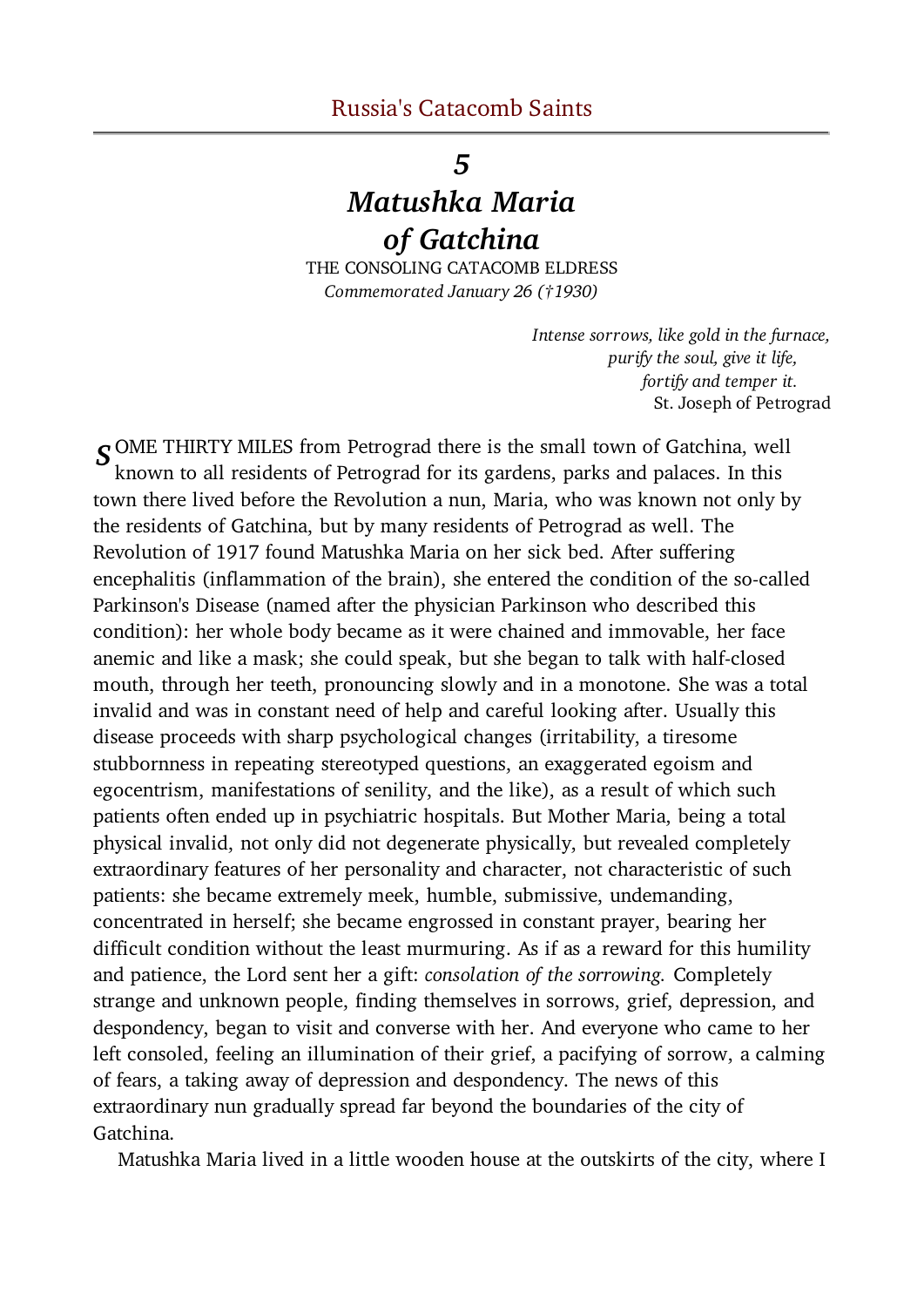visited her in March, 1927. While waiting to be received, I examined the numerous photographs in the reception room and noticed two: Metropolitan Benjamin (of Petrograd, the New Martyr) and Metropolitan Joseph (soon to become leader of the "Josephite" movement). Metropolitan Joseph on his photograph had written a touching dedication to Matushka Maria, quoting a large selection from his work In the Father's Embrace, while Metropolitan Benjamin had written briefly: "To the deeply-respected sufferer Matushka Maria, who, among many grieving ones, has consoled also me, a sinner…"

 I had the great good fortune to be present at the manifestation of miracles of healing of grieving souls. A young man, who had grown despondent after the arrest and exile of his priest-father, left Matushka with a joyful smile, having resolved to accept the rank of deacon. A young woman, who was grieving, became radiantly joyful, similarly resolving to become a nun. An elderly man who was suffering deeply over the death of his son left Matushka upright and encouraged. An elderly woman, who had come with tears, left calm and firm.

 When I went in to her, I told Matushka Maria that a terrible depression often attacked me, sometimes lasting for several weeks, and that I could find no way to get rid of it.

 "Depression is a spiritual cross," she told me; "it is sent to help the penitent who do not know how to repent, that is, who after repentance fall again into their earlier sins… And therefore, only two medicines can treat this sometimes extremely difficult suffering of soul. One must either learn to repent and offer the fruits of repentance; or else bear this spiritual cross, one's depression, with humility, meekness, patience, and great gratitude to the Lord, remembering that the bearing of this cross is accounted by the Lord as the fruit of repentance… And after all, what a great consolation it is to realize that your discouragement is the unacknowledged fruit of repentance, an unconscious self-chastisement for the absence of the fruits that are demanded… From this thought one should come to contrition, and then the depression gradually melts and the true fruits of repentance will be conceived…"

 From these words of Matushka Maria it was as if someone had literally made an operation on my soul and removed a spiritual tumor… And I left a different man.

 About 1930 Matushka Maria was arrested. She was accused of counterrevolutionary propaganda and of participating in a counter-revolutionary organization, according to paragraphs 10 and 11 of Article 58 (of the Soviet criminal code). Her brother was also arrested. The "organization" was composed of only two people. And the "propaganda" against Communism was her gift of consolation in sorrows. Those who were present during the arrest describe a frightful picture of mockery and cruel violence upon the patient sufferer who was paralyzed and incapable of any physical movement. The "politico-religious crime" of Matushka Maria was deepened by her refusal to recognize Metropolitan Sergius after his famous Declaration of 1927, which led to a schism in the Russian Church.